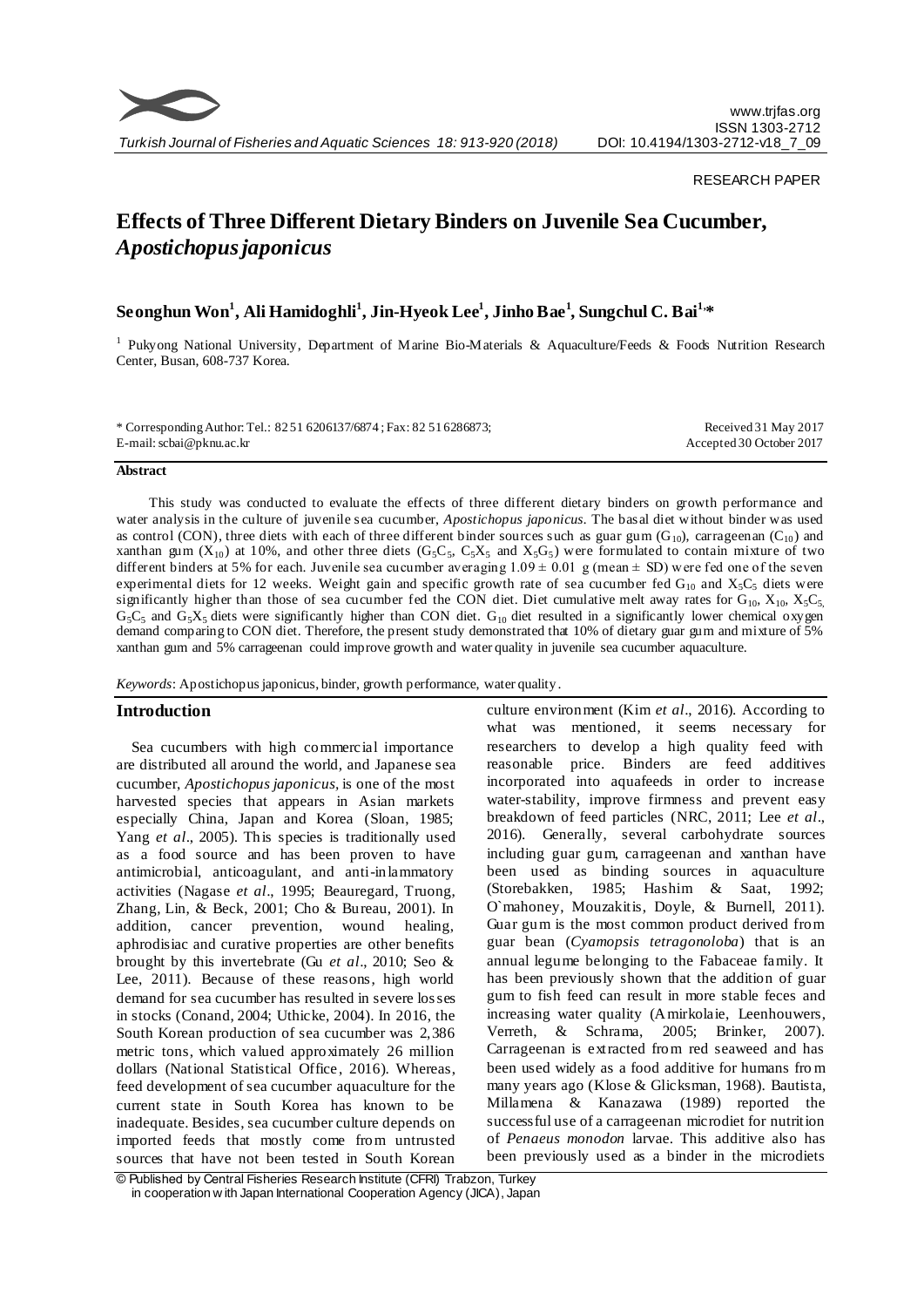(Liu *et al*., 2008). Xanthan gum is an extracellular polysaccharide that is resulted from pathogenic bacteria (*Xanthomonas campestris*) of brassicas (Becker, Katzen, Puhler, & Ielpi, 1998). By addition of salts and reduction of temperature a conformation transition occurs in xanthan gum and it turns into a rigid coil (Morris, Rees, Young, Walkinshaw, & Darke, 1977). Xanthan gum has been previously tested as binder in pharmaceutical (Eyo-okon & Hilton, 2003) and aquafeeds (O`Mahoney, Mouzakitis, Doyle, & Burnell, 2011).

In order to reduce nutrient leakage, increase feed efficiency, reduce wastage and improve water stability, proper application of binders seems to be indispensable (Fagbenro & Jauncey, 1995; Hardy, 1989; Huang, 1989). However, current studies on the guar gum, carrageenan, xanthan gum as a binders have been scarce. Therefore, the aim of the present study was to evaluate the effects of different dietary

binders such as guar gum, carrageenan, xanthan gum as potential binders on growth performance and water analysis in juvenile sea cucumber *Apostichopus japonicus* culture.

#### **Materials and Methods**

#### **Experimental Diets**

Formulation and proximate composition of the experimental diets are shown in Table 1 and Table 2, respectively. A basal diet without binder was used as control (CON), three diets with each of three different binder sources such as guar gum  $(G_{10})$ , carrageenan  $(C_{10})$  and xanthan gum  $(X_{10})$  at 10%, and other three diets  $(G_5C_5, C_5X_5, G_5X_6)$  were formulated to contain mixture of two different binders at 5% for each. The basal diets were formulated to contain 24% crude protein (Zhu,

**Table 1.** Composition of the basal diet

| Pork blood meal <sup>1</sup>                | 3.10                                                                                    |      |
|---------------------------------------------|-----------------------------------------------------------------------------------------|------|
| Dehulled soybean meal <sup>1</sup>          | 9.00                                                                                    |      |
| Squid liver powder <sup>1</sup>             | 6.00                                                                                    |      |
| Squid meal <sup>1</sup>                     | 2.65                                                                                    |      |
| Corn gluten meal $1$                        | 3.84                                                                                    |      |
| Umitorano-powder <sup>2</sup>               | 3.00                                                                                    |      |
| Comb pen shell by-product meal <sup>2</sup> | 2.00                                                                                    |      |
| Seaweed powder <sup>1</sup>                 | 20.5                                                                                    |      |
| Wheat flour                                 | 20.5                                                                                    |      |
| $Fish$ oil <sup>1</sup>                     | 1.41                                                                                    |      |
| $T$ ideland <sup>2</sup>                    | 20.5                                                                                    |      |
| Saccharomy ces cerevisiae <sup>2</sup>      | 0.50                                                                                    |      |
| Vitamin premix <sup>3</sup>                 | 1.00                                                                                    |      |
| Mineral premix <sup>4</sup>                 | 1.00                                                                                    |      |
| Moisture $(\%)$                             | 9.05                                                                                    |      |
| Crude Protein (%)                           | 24.0                                                                                    |      |
| Crude Lipid (%)                             | 5.14                                                                                    |      |
| Ash $(\%)$                                  | 34.0                                                                                    |      |
|                                             | Ingredients<br>Fish meal <sup>1</sup><br>$\Gamma$ Synnliad by Sylvan $C_0$ , Dyon Koroa | 5.00 |

Supplied by Suhyup Co., Buan, Korea.

<sup>2</sup>Supplied by Myeong cheon Co., Wando. Korea.

<sup>3</sup>Contains (as mg/kg in diets) : Ascorbic acid, 300; dl-Calcium pantothenate, 150 ; Choline bitatrate, 3000; Inositol, 150; Menadione, 6; Niacin, 150; Pyridoxine․ HCl, 15; Riboflavin, 30; Thiamine mononitrate, 15; dl-α-Tocopherol acetate, 201; Retinyl acetate, 6; Biotin, 1.5; Folic acid, 5.4; B12, 0.06.

 $^{4}$ Contains (as mg/kg in diets): NaCl, 437.4; MgSO<sub>4</sub>. 7H<sub>2</sub>O. 1379.8; NaH<sub>2</sub>P<sub>4</sub>. 2H<sub>2</sub>O, 877.8; Ca(H<sub>2</sub>PO<sub>4</sub>)<sub>2</sub>. 2H<sub>2</sub>O, 1366.7; KH<sub>2</sub>PO<sub>4</sub>, 2414; ZnSO4․7H2O, 226.4; Fe-Citrate, 299; Ca-lactate, 3004; MnSO4, 0.016; FeSO4, 0.0378; CuSO4, 0.00033; Calcium iodate, 0.0006; MgO,  $0.00135$ ; NaSeO<sub>3</sub>, 0.00025.

**Table 2.** Proximate composition of seaweed  $\&$  binders<sup>1</sup>

|                 | Seaweed | Guar gum | Carrageenan | Xanthan gum |
|-----------------|---------|----------|-------------|-------------|
| Moisture $(\%)$ | 9.4     | 10.63    | 9.94        | 12.07       |
| Protein $(\%)$  | o.,     | 4.23     | 0.58        | 4.45        |
| Lipid $(\%)$    | 4.1     | 0.71     | 0.24        | 0.33        |
| Ash $(\%)$      | 25.0    | 4.73     | 0.64        | 5.06        |

<sup>1</sup>Results reported on the dry matter basis, average of triplicate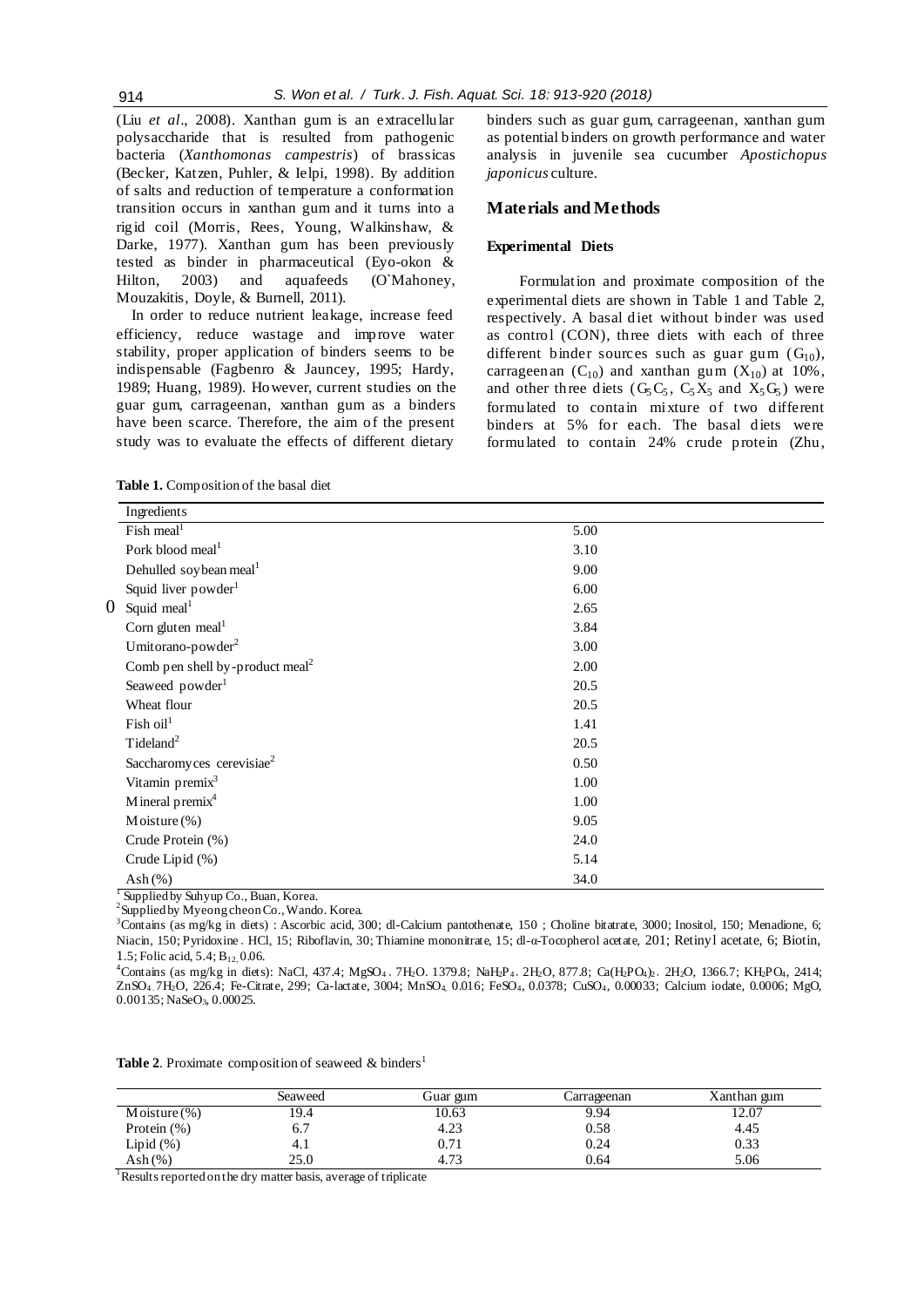Mai, Zhang, Wang, & Xu, 2005) and 5% crude lipid. Fishmeal, blood meal, dehulled soybean meal, squid liver power and corn gluten meal served as the major protein sources in the experimental diets. Fish oil was used as lipid source while umitorano-powder, comb pen shell by-product meal and seaweed powder were the carbohydrate sources. Briefly, after thoroughly mixing the dry ingredients, fish oil and filtered tap water were added to the experimental diets. After drying, the experimental diets were broken up and sieved into 150 μm, and stored at −20 °C in refrigerator until use.

## **Experimental Fish and Feeding Trial**

The feeding trial was carried out at the National Institute of Fisheries Science (NIFS), Pohang, Republic of Korea. Juvenile sea cucumbers were obtained from a commercial hatchery, wando, Republic of Korea, and their health condition was checked until one weeks, upon arrival and one weeks thereafter. Prior to the start of the feeding trial, all sea cucumbers were acclimatized to the experimental status and facilities. At the start of the experiment, 15 juvenile sea cucumbers with an initial average weight of  $1.09 \pm 0.01$  g (mean  $\pm$  SD) were randomly distributed into each of the 21 plastic rectangular tanks (50 L) supplied with flow-through sea water at 2 L min $^{-1}$ . Each tank was then randomly assigned to one of the three replicates of seven dietary treatments. Sea cucumbers were fed twice daily the experimental diets at the rate of 1~3% wet body weight per day for twelve weeks. Supplemental aeration was provided to maintain the dissolved oxygen (DO) near saturation, and water temperature and pH during the experiment were maintained at  $14 \pm 0.5$  °C using an air conditioner and  $8.0 \pm 0.5$ , respectively. A photoperiod of 12h light: 12h dark was used throughout the experimental period.

#### **Sample Collection and Analysis**

At the end of the feeding trial, all of sea cucumbers were starved for 24 h, and used weight method (Liao, Ren, He, Jiang, & Han, 2014). The number of sea cucumbers in each tank were checked for the calculation of weight gain (W G), specific growth rate (SGR) and survival. Five sea cucumbers per tank were randomly collected and individually weighed, then dissected to evaluate viscera for the determination of viscerosomatic index (VSI). Five sea cucumbers were randomly selected from each aquarium and frozen at −20 °C for analysis of whole body proximate composition. The proximate composition analyses of the experimental diets and whole-body of fish were performed by the standard methods of AOAC (AOAC, 1995). Samples of diets and fish were dried at 105 °C to determine their moisture contents. The ash content was determined by incineration at 550 °C, crude protein was determined using the Kjeldahl method ( $N \times 6.25$ ) after acid digestion, and crude lipid was measured by ether extraction using the Soxhlet system 1046 (Tacator AB, Hoganas, Sweden) after freeze -drying the samples for 20 h.

# **Melt Away Rate**

A piece of nylon net sheet (mesh size, 1 mm) was made to measure the underwater loss rate. Approximately 2 g of the experimental feed was placed in the nylon net sheet that was submerged in water. To evaluate the loss rate, dry feed was weighted before and after submersion at 0, 1, 2, 4, 8 and 12 hours using an oven.

#### **Water Quality Analysis**

About 2 g of feed was put into 1 L seawater to investigate loss rate of feed on time variation (0, 1, 2, 4, 8 and 12 hours) of chemical oxygen demand (COD) measure. COD was determined using a water quality analyzer (HACH, DR/850, USA).

# **Statistical Analysis**

All data were analyzed by one-way ANOVA (Statistics 3.1; Analytical Software, St. Paul, MN, USA) to test for the dietary treatments. When a significant treatment effect was observed, a LSD test was used to compare means. Treatment effects were considered significant at P<0.05 level.

#### **Results and Discussion**

Several studies have been conducted to develop artificial diets of sea cucumber using different plant materials (Seo, Shin, & Lee, 2011; Wu *et al*., 2015; Yu *et al*., 2015). In the present study, we evaluated the effects of different plant based ingredients as binders in the diet of Japanese sea cucumber. After 12 weeks of feeding trial, the growth performance and survival of sea cucumbers fed different experimental diets are presented in Table 3. W G of sea cucumber fed  $G_{10}$  and  $X_5C_5$  diets was significantly higher than those of sea cucumber fed CON diet  $(P<0.05)$ . However, there were no significant differences in W G of sea cucumber fed CON,  $C_{10}$ ,  $X_{10}$  and  $G_5C_5$  diets (P>0.05). On the other hand, the sea cucumber fed  $G_5X_5$  diet had the lowest WG (P<0.05). SGR indicated the same trend with WG and SGR of sea cucumber fed  $G_5X_5$  diet was significantly lower than those of sea cucumber fed CON,  $G_{10}$ ,  $X_{10}$  and  $X_5C_5$ diets (P<0.05). Sea cucumber fed  $G_{10}$  and  $X_5C_5$  diets showed the highest SGR, although there was no significant difference among CON,  $C_{10}$ ,  $X_{10}$  and  $G_5C_5$ diets (P<0.05). Sea cucumber survival rate varied range from 68.9 to 82% and no significant differences were observed among the dietary treatments. In addition, VSI was not significantly affected by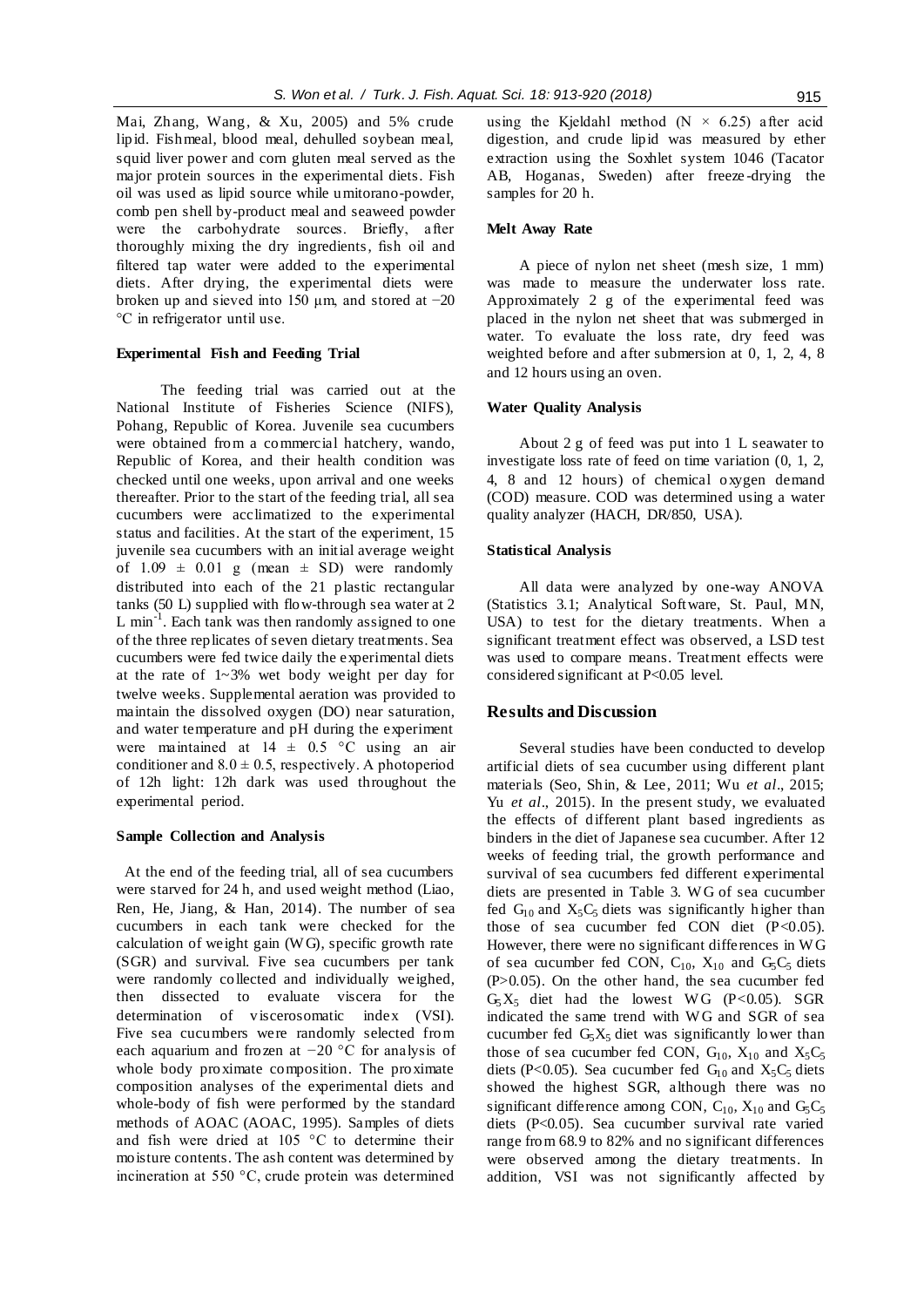inclusion of different dietary binders. Previous researches demonstrated the effective results of binders such as guar gum, carrageenan, xanthan gum on growth performance of fish (D`Abramo, 2003; Kumar *et al*., 2014; O`mahoney *et al*., 2011; Pearce, Daggett, & Robinson, 2002). Results of our study [showed](http://endic.naver.com/search.nhn?query=recommend) that binders such as guar gum and mixture of carrageenan and xanthan gum were utilized more efficiently than seaweed powder by sea cucumber. Pearce *et al*. (2002) reported that guar gum based diet may be effective in terms of growth comparing with control diet in green sea urchin *Strongylocentrotus droebachiensis*. In addition, Leenhouwers, Adjeiboateng, Verreth, and Schrama (2006) and Brinker and Reiter (2011) demonstrated that guar gum diet did not show adverse effects on growth performance as well as digesta viscosity of fish. Moreover, Slater, Lassudrie, and Jeffs (2011) indicated that best results on digestibility can be achieved by carrageenan-based diet as comparing with other carbohydrate sources in juvenile sea cucumber, *Australostichopus mollis*. In our study, the results for growth performance showed that some binder sources can improve growth performance of juvenile sea cucumber, *A. japonica.*

cucumber is shown in Table 4. There were no significant differences in whole-body crude protein, crude lipid, moisture and ash content of sea cucumbers fed different experimental diets (P>0.05). Seo *et al*. (2011) also reported that when different plant ingredients are used as carbohydrate sources, whole body proximate composition of sea cucumber is not significantly affected.

Binders play a very important role in the manufacture of aquaculture diets to protect heavy losses from feed disintegration, nutrient leaching, and water contamination (Paolucci, Fabbrocini, Volpe, Varricchio, & Coccia, 2012). Because of these features, many experiments on binders have been carried out for the artificial diets in aquaculture and it was shown that mostly binder-based diets caused improved water stability (Liu *et al*., 2008; Obaldo, Divakaran, & Tacon, 2002; Orire, Sadiku, & Tiamiyu, 2010). Cumulative melt away rate of the experimental diets of sea cucumber for 12 hours is shown in Figure 1. The cumulative melt away rate for  $G_{10}$ ,  $X_5C_5$ ,  $X_{10}$ ,  $G_5C_5$  and  $G_5X_5$  diets showed significantly lower amounts than CON diet during 12 hours  $(P<0.05)$ . This is while, the cumulative melt away rate of  $C_{10}$ diet was not significantly different with CON diet

Whole-body proximate composition of sea

**Table 3**. Percent weight gain, specific growth rate and survival for sea cucumber fed the experimental diets (CON,  $G_{10}$ ,  $C_{10}$ ,  $X_{10}$ ,  $X_5C_5$ ,  $G_5C_5$  and  $G_5X_5$ ) for 12 weeks<sup>1</sup>

|                         | IW <sup>2</sup><br>(g) | FW <sup>3</sup><br>(g) | $\rm W G^4$<br>(% ) | $SGR^3$<br>(% /day) | $\mathrm{VSI}^6$ | (% )<br>Survival |
|-------------------------|------------------------|------------------------|---------------------|---------------------|------------------|------------------|
| <b>CON</b>              | 1.11                   | $3.87^{bc}$            | $249^{bc}$          | $1.78^{bc}$         | 12.6             | 78.9             |
| $G_{10}$                | 1.10                   | 4.77 <sup>a</sup>      | $332^a$             | 2.09 <sup>a</sup>   | 12.6             | 81.0             |
| $\mathrm{C_{10}}$       | l.11                   | $3.44^{bcd}$           | $210^{bcd}$         | 1.62 <sup>bcd</sup> | 12.7             | 72.0             |
| $X_{10}$                | 1.09                   | $3.83^{bc}$            | $246^{bc}$          | $.77^{bc}$          | 12.4             | 82.0             |
| $X_5C_5$                | 1.11                   | 4.51 <sup>a</sup>      | $311^a$             | $2.02^{\rm a}$      | 12.8             | 74.5             |
| $G_5C_5$                | 1.11                   | 3.41 <sup>cd</sup>     | 207 <sup>cd</sup>   | 1.60 <sup>cd</sup>  | 12.5             | 73.3             |
| $G_5X_5$                | 1.12                   | $3.24^{d}$             | 190 <sup>d</sup>    | $1.52^{\rm d}$      | 13.0             | 68.9             |
| Pooled SEM <sup>7</sup> | 0.00                   | 0.13                   | 11.9                | 0.05                | 0.16             | 2.03             |

<sup>1</sup> Values are means from triplicate groups of fish where the values in each row with different superscripts are significantly different (P<0.05).  $2$  Initial weight (g/fish)

 $3$  Final weight (g/fish)

<sup>4</sup> Weight gain (%) = (final weight - initial weight) × 100/initial weight

<sup>5</sup> Specific growth rate (%) =  $100 \times$  (loge final weight - loge initial weight) / days

<sup>6</sup>VSI: visceral somatic index = visceral weight / body weight  $\times$  100

 $7$  Pooled standard error of means: SD/ $\sqrt{n}$ 

**Table 4**. Proximate analysis of whole-body composition for sea cucumber fed the experimental diets (CON,  $G_{10}$ ,  $C_{10}$ ,  $X_{10}$ ,  $X_5C_5$ ,  $G_5C_5$ ,  $G_5X_5$ ) for 12 weeks (% dry matter basis)<sup>1</sup>

|              | Moisture $(\%)$ | Crude protein $(\%)$ | Crude lipid $(\%)$ | Ash $(\%)$ |
|--------------|-----------------|----------------------|--------------------|------------|
| <b>CON</b>   | 90.3            | 42.6                 | 4.3                | 41.2       |
| $G_{10}$     | 91.5            | 43.0                 | 4.2                | 40.4       |
| $C_{10}$     | 90.2            | 43.6                 | 4.3                | 41.4       |
| $\rm X_{10}$ | 90.6            | 42.7                 | 3.7                | 42.2       |
| $X_5C_5$     | 90.6            | 43.3                 | 4.2                | 42.2       |
| $G_5C_5$     | 90.7            | 43.4                 | 3.9                | 42.3       |
| $G_5X_5$     | 90.8            | 43.1                 | 3.6                | 41.0       |
| Pooled SEM   | 0.18            | 0.09                 | 0.30               | 0.33       |

<sup>1</sup>Values are means from triplicate groups of fish where the means in each row with a different superscripts are significantly different (P<0.05) <sup>2</sup>Pooled standard error of means:  $\overline{\text{SD}}/\sqrt{\text{n}}$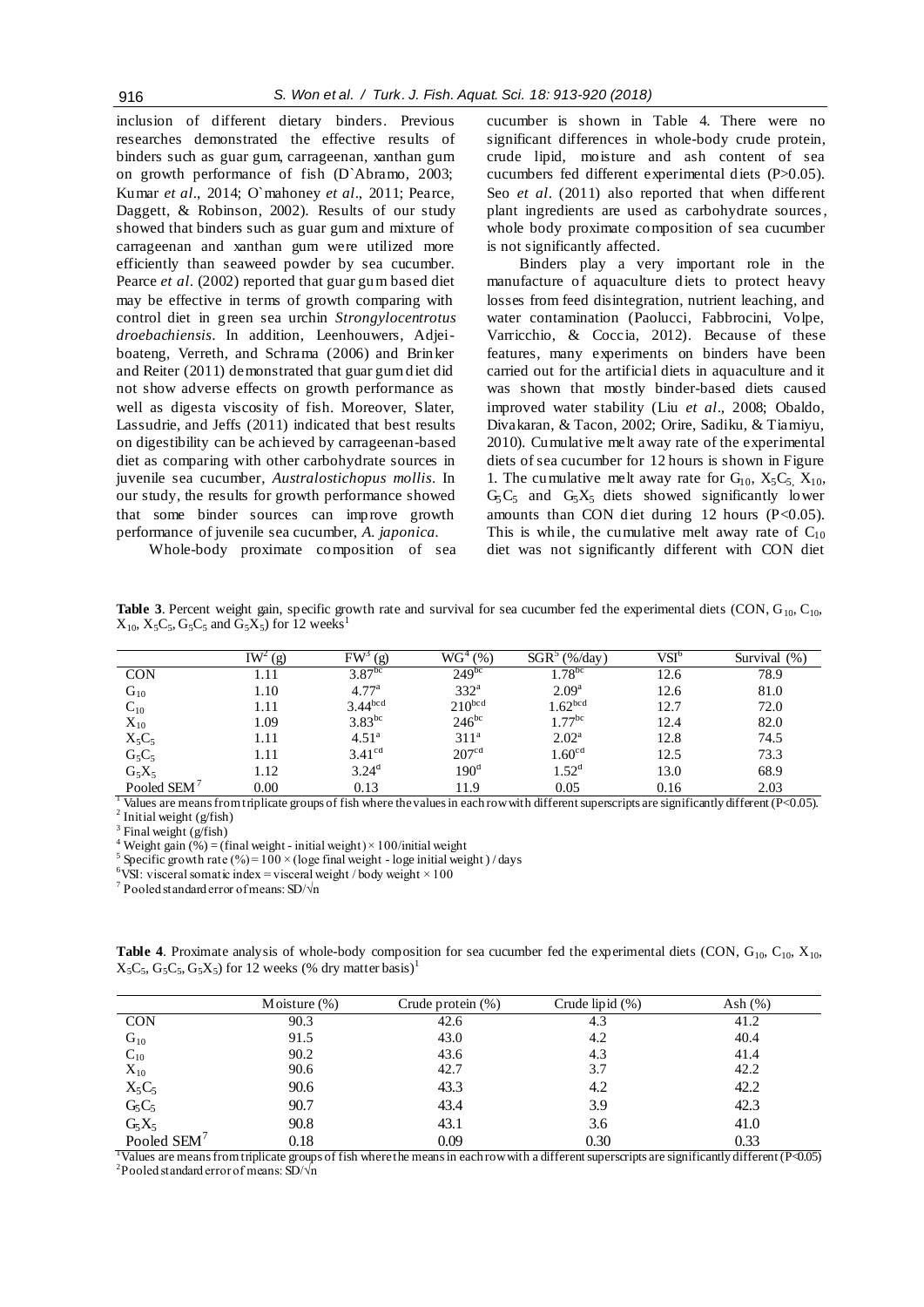during 4 hours. However, after 8 hours  $C_{10}$  diet showed lower melt away rate than the CON diet. Feed stability in water is considered as retention of physical pellet value with minimal decomposition and nutrient leaching during immersion before utilization. Experimental diets which easily break up into small particles can cause nutrient leakage that could lead to induced water pollution, impaired growth, inefficient feed conversion, and poor survival rate (Oba ldo *et al*., 2002). Caltagirone, Francour, and Fernandez (1992) found that 23.9% of guar gum in the feed could improve stability after 48 h immersion in seawater. In addition, Ali, Gropal, Ramana, and Nazer (2005) reported that guar gum and wheat flour-based pellets showed good water stability. Similar studies have been observed in many other fish species (Meyers & Zein-Eldin, 1972; Knauer, Britz, & Hecht, 1993; Brinker, 2007). In agreement with the results of this study, several studies have shown the reduction in water pollution by inclusion of different binders in the diet (Brinker, Koppe, & Rosch, 2005; Cho & Bureau, 2001; Rosas *et al*., 2008).

Variations of water chemical oxygen demand (COD) after for 12 hours is shown in Figure 2. According to the COD results,  $G_{10}$  group showed significantly lower value than the CON group during 8 hours (P<0.05).  $X_{10}$  diet indicated the similar trend with  $G_{10}$  diet until 8 hours and  $X_5C_5$  and  $G_5C_5$  diets



**Figure 1.** Cumulate melt away rate for experimental diets (CON,  $G_{10}$ ,  $C_{10}$ ,  $X_{10}$ ,  $X_5C_5$ ,  $G_5C_5$  and  $G_5X_5$ ) for 12 hrs into the water.



**Figure 2.** Water COD changes after the addition of diets (CON, G10, C10, X10, X5C5, G5C5 and G5X5) for 12 hrs into the water.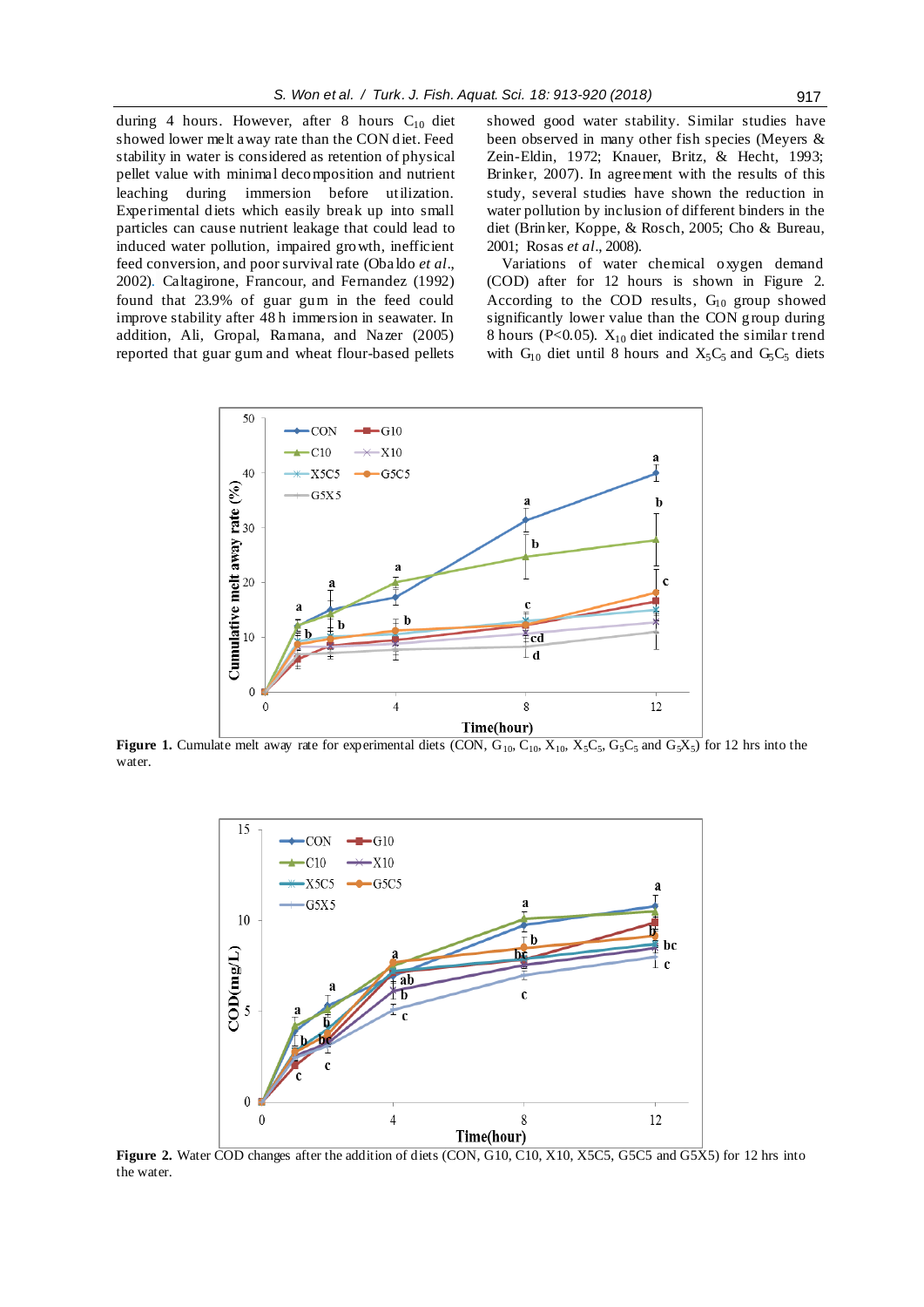caused no significant differences in COD with CON diet after 1~4 hours. However  $X_5C_5$  diet showed significantly lower value than the CON group after 8 hours (P<0.05). The COD is a value of water quality and defined as the quantity of consumed oxygen in relation to chemically oxidation of inorganic products (Zhao, Jiang, Zhang, Catterall, & John, 2004; Kim *et al*., 2017). However, no studies were found on estimation of the relation between dietary binders in aquafeeds and water COD value.

According to what was mentioned, binder based experimental diets gave better results in regard to growth and water quality compared with CON diet.

Therefore, the present study demonstrated that dietary guar gum for  $10\%$  and  $5\%$  xanthan gum +  $5\%$ carrageenan of diet could improve growth and water quality in juvenile sea cucumber culture. Future research could be dedicated to estimate optimum levels of guar gum in diet of Juvenile Sea cucumber *Apostichopus japonicus*.

#### **Acknowledgments**

This research has been financially supported by National Institute of Fisheries Science (20110117217- 00) and Feeds and Foods Nutrition Research Center (FFNRC), Pukyong National University, Busan, Rep. of Korea.

# **References**

- Ali, S.A., Gopal, C., Ramana, J.V., & Nazer, A.R. (2005). Effect of different sources of starch and guar gum on aqua stability of shrimp feed pellets. *Indian Journal of Fisheries*, *52*, 301-305
- Amirkolaie, A.K., Leenhouwers, J.I., Verreth, J.A.J., & Schrama, J.W. (2005). Type of dietary fibre (soluble versus insoluble) influences digestion, faeces characteristics and faecal waste production in Nile tilapia (*Oreochromis niloticus* L.). *Aquaculture Research*, *36*, 1157-1166. http://dx.doi.org/10.1111/j.1365-2109.2005.01330.x
- AOAC (1995). Official Methods of Analysis,  $16<sup>th</sup>$  ed. Association of Official Analytical Chemists, Arlington, VA.
- Bautista, M.N., Millamena, O.M., & Kanazawa, A. (1989). Use of kappa-carrageenan microbound diet (C-MBD) as feed for *Penaeus monodon* larvae. *Marine Biology*, *103*, 169-173. http://doi.org/10.1007/BF00543344
- Beauregard, K.A., Truong, N.T., Zhang, H., Lin, W., & Beck, G. (2001). The detection and isolation of a novel antimicrobial peptide from the echinoderm *Cucumaria frondosa*. *Advances in Experimental Medicine and Biology*, *484*, 55-62. http://doi.org/10.1007/978-1- 4615-1291-2\_5
- Becker, A., Katzen, F., Pühler, A., & Ielpi, L. (1998). Xanthan gum biosynthesis and application: a biochemical /genetic perspective. *Applied Microbiology and Biotechnology*, *50*, 145-152. http://doi.org/10.1007/s002530051269
- Brinker, A., Koppe, W., & Rösch, R. (2005). Optimised effluent treatment by stabilised trout faeces. *Aquaculture*, *249*, 125-144.

https://doi.org/10.1016/j.aquaculture.2004.12.029

Brinker, A. (2007). Guar gum in rainbow trout (*Oncorhynchus mykiss*) feed: the influence of quality and dose on stabilisation of faecal solids. *Aquaculture*, *267*, 315-327.

https://doi.org/10.1016/j.aquaculture.2007.02.037

- Brinker, A., & Reiter, R. (2011). Fish meal replacement by plant protein substitution and guar gum addition in trout feed, Part I: Effects on feed utilization and fish quality. *Aquaculture, 310*, 350-360. https://doi.org/10.1016/j.aquaculture.2010.09.041
- Caltagirone, A., Francour, P. & Fernandez, C. (1992). Formulation of an artificial diet for the rearing of the urchin *Paracentrotus lividus*: 1. Comparison of different binding agents. In L. Scalera-Liaci & C. Canicatti (Eds.), *Proceedings of the Third European Conference on Echinoderms* (pp. 115–120), Lecce, Italy:A.A. Balkema Press.,
- Collin, P.D. (2004) U.S. Washington, DC: U.S. Patent and Trademark Office. United States Patent 6,767,890.
- Cho, C.Y., & Bureau, D.P. (2001). A review of diet formulation strategies and feeding systems to reduce excretory and feed wastes in aquaculture. *Aquaculture research*, *32*, 349-360. http://doi.org/10.1046/j.1355- 557x.2001.00027.x
- Conand, C. (2004). Present status of world sea cucumber resources and utilization: an international overview. In A. Lovatelli, C. Conand, S. Purcell, S. Uthicke, J.F. Hamel and A. Mercier (Eds.), *Advances in sea cucumber aquaculture and management* (pp. 13-23). FAO, Rome.
- D'Abramo, L.R. (2003). Microparticulate microbound diet for the culture of larval fish and crustaceans. United States Patent 6645536
- Eyo-okon, I.E., & Hilton, C.S. (2003). Use of Glucomannan Hydrocolloid as Filler Material in Prostheses. Konjac Technologies, LLC, South River, NJ. United States Patent 6537318
- Fagbenro. O., & Jauncey, K. (1995). Water stability, nutrient leaching and nutritional properties of moist fermented fish silage diets. *Aquacultural Engineering*, *14*, 143-153. https://doi.org/10.1016/0144- 8609(94)P4432-B
- Gu, M., Ma, H., Mai, K., Zhang, W., Ai, Q., Wang, X., & Bai, N. (2010). Immune response of sea cucumber *Apostichopus japonicus* coelomocytes to several immunostimulants in vitro. *Aquaculture, 306*, 49-56. https://doi.org/10.1016/j.aquaculture.2010.05.024
- Hardy, R.W. (1989). Diet preparation. In J.E. Halver (Ed.), *Fish Nutrition* (pp. 475-548). San Diego, CA: Academic Press.
- Hashim, R., & Saat, M.A.M. (1992). The utilization of seaweed meals as binding agents in pelleted feeds for snakehead (*Channa striatus*) fry and their effects on growth. *Aquaculture, 108*, 299-308. [https://doi.org/10.1016/0044-8486\(92\)90114-Z](https://doi.org/10.1016/0044-8486(92)90114-Z)
- Huang, H.J. (1989). Aquaculture feed binders. *Proceedings of the People's Republic of China Aquaculture and Feed Workshop* (pp. 316-319). American Soybean Association, Singapore: Library Press.
- Kim, K.D., Bae, K.M., Han, H.S., Kim, K.W., Lee, B.J., Kim, S.S., Park, K.Y., & Kwon, O.N. (2016). Effects of the Dietary Inclusion of Sea Mud on the Growth and Body Composition of Juvenile Sea Cucumbers *Apostichopus japonicus*. *The Korean Society of Fisheries and Aquatic Science, 49*, 26-29. https:dx.doi.org/10.5657/KFAS.2016.0026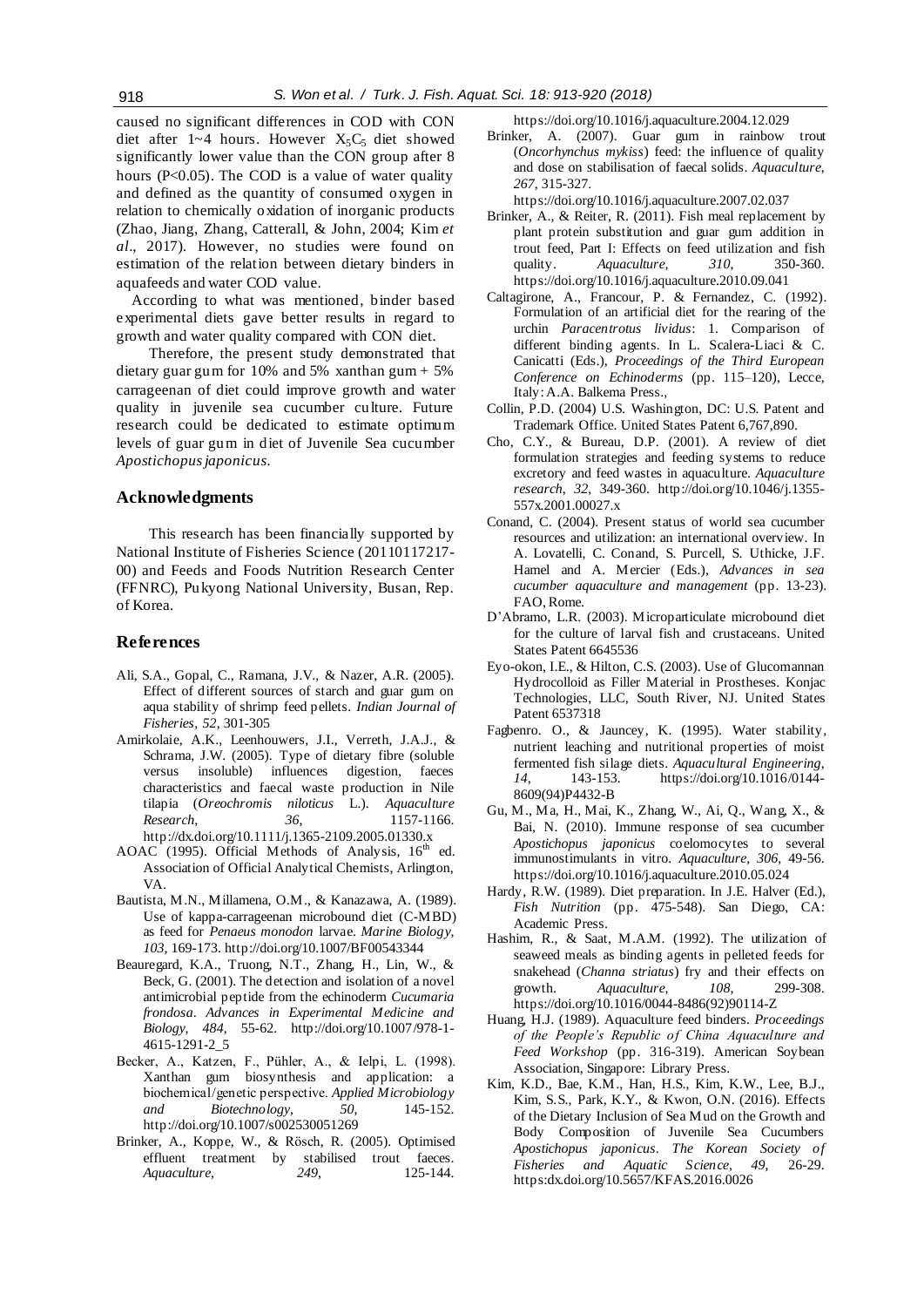- Klose, R.E., & Glicksman, M. (1968). Gums. In T.E. Furia (Ed.), *Handbook of Food Additives* (pp. 313–375 ). Cleveland, Ohio: CRC Press.
- Knauer, J, Britz, P.J., & Hecht, T. (1993). The effect of seven binding agents on 24-hour water stability of an artificial weaning diet for the South African abalone, *Haliotis midae* (Haliotidae, Gastropoda). *Aquaculture, 115*, 327-334. [https://doi.org/10.1016/0044-](https://doi.org/10.1016/0044-8486(93)90146-P) [8486\(93\)90146-P](https://doi.org/10.1016/0044-8486(93)90146-P)
- Kumar, V., Kumar, S., Pandey, P.K., Raman, R.P., Prasad, K.P., Roy, S., Kumar, A., & Kumar, K. (2014). Growth and hemato-immunological response to dietary icarrageenan in *Labeo rohita* (Hamilton, 1822) juveniles. *The Israeli Journal of Aquaculture-Bamidgeh*, *66*, 1-10.
- Leenhouwers, J.I., Adjei-boateng, D., Verreth, J.A.J., & Schrama, J.W. (2006). Digesta viscosity, nutrient digestibility and organ weights in African catfish (*Clarias gariepinus*) fed diets supplemented with different levels of a soluble non-starch polysaccharide.<br>Aquaculture Mutrition, 12, 111-116.  $A$ *quaculture* http://doi.org/10.1111/j.1365-2095.2006.00389.x
- Lee, S., Moniruzzaman, M., Bae, J., Seong, M., Song, Y.J., Dosanjh, B., & Bai, S.C. (2016). Effects of extruded pellet and moist pellet on growth performance, body composition, and hematology of juvenile olive flounder, Paralichthys olivaceus. *Fisheries and Aquatic Sciences*, *19*, 32. http://doi.org/10.1186/s41240-016- 0032-x
- Liao, M., Ren, T., He, L., Jiang, Z., & Han, Y. (2014). Optimum dietary protein level for growth and coelomic fluid non-specific immune enzymes of sea cucumber *Apostichopus japonicus* juvenile. *Aquaculture nutrition*, *20*, 443-450. http://dx.doi.org/10.1111/anu.12098
- Liu, F., Ai, Q., Mai, K., Tan, B., Ma, H., Xu, W., Zhang, W., & LiuFu, Z. (2008). Effects of Dietary Binders on Survival and Growth Performance of Postlarval Tongue Sole, *Cynoglossus semilaevis* (Gunther). *Journal of the World Aquaculture Society*, *39*, 441– 571. http://doi.org/10.1111/j.1749-7345.2008.00177.x
- Meyers, S.P., & Zein-Eldin, Z.P. (1972). Binders and Pellet Stability in Development of Crustacean Diets. *Journal of the World Aquaculture Society*. *3*, 351-364. http://doi.org/ 10.1111/j.1749-7345.1972.tb00079.x
- Morris, E.R., Rees, D.A., Young, G., Walkinshaw, M.D., & Darke, A. (1977). Order-disorder transition for a bacterial polysaccharide in solution. A role for polysaccharide conformation in recognition between Xanthomonas pathogen and its plant host. *Journal of Molecular Biology*, *110*, 1-16. https://doi.org/10.1016/S0022-2836(77)80095-8
- Ministry of Oceans and Fisheries (2016). Survey on the status of fish culture. National Statistical Office, Daejeon, Korea
- Nagase, H., Enjyoji, K.I., Minamiguchi, K., Kitazato, K.T., Kitazato, K., Saito, H., & Kato, H. (1995). Depolymerized holothurian glycosaminoglycan with novel anticoagulant actions: antithrombin III-and heparin cofactor II-independent inhibition of factor X activation by factor IXa-factor VIIIa complex and heparin cofactor II-dependent inhibition of thrombin. *Blood*, *85*, 1527-1534. http://doi.org/0006- 4971/9.5/8506-0005\$3.00/0
- NRC (2011). Nutrient requirements of fish. National Washington, DC, USA: Academy Press.
- Obaldo, L.G., Divakaran, S., & Tacon, A.G. (2002). Method for determining the physical stability of shrimp feeds in water. *Aquaculture Research*, *33*, 369-377. http://doi.org/ 10.1046/j.1365-2109.2002.00681.x
- O'mahoney, M., Mouzakitis, G., Doyle, J., & Burnell, G. (2011). A novel konjac glucomannan–xanthan gum binder for aquaculture feeds: the effect of binder configuration on formulated feed stability, feed palatability and growth performance of the Japanese abalone, *Haliotis discus hannai*. *Aquaculture Nutrition*, *17*, 395-407. http://doi.org/10.1111/j.1365- 2095.2010.00816.x
- Orire, A.M., Sadiku, S.O.E., & Tiamiyu, L.O. (2010). Evaluation of Yam Starch (*Discorea rotundata*) as Aquatic Feed Binder. *Pakistan Journal of Nutrition*, *9*, 668-671. http://doi.org/10.3923/pjn.2010.668.671
- Paolucci, M., Fabbrocini, A., Volpe, M.G., Varricchio, E., & Coccia, E. (2012). Development of biopolymers as binders for feed for farmed aquatic organisms. In Z. Muchlisin (Ed.), *Aquaculture* (pp. 1-25). Rijeka, Croatia: In Tech Press.,
- Pearce, C.M., Daggett, T.L., & Robinson, S.M. (2002). Effect of binder type and concentration on prepared feed stability and gonad yield and quality of the green sea urchin, *Strongylocentrotus droebachiensis*.  $A\alpha\alpha\alpha\alpha$ *lture*. https://doi.org/10.1016/S0044-8486(01)00685-8
- Rosas, C., Tut, J., Baeza, J., Sánchez, A., Sosa, V., Pascual, C., Arena, L., Domingues, P., & Cuzon, G. (2008). Effect of type of binder on growth, digestibility, and energetic balance of *Octopus maya*. *Aquaculture*, *275*, 291-297.

https://doi.org/10.1016/j.aquaculture.2008.01.015

- Seo, J.Y., Shin, I.S., & Lee, S.M. (2011). Effect of dietary inclusion of various plant ingredients as an alternative for *Sargassum thunbergii* on growth and body composition of juvenile sea cucumber *Apostichopus japonicus*. *Aquaculture Nutrition*, *17*, 549-556. http://doi.org/ 10.1111/j.1365-2095.2010.00849.x
- Seo, J.Y., & Lee, S.M. (2011). Optimum dietary protein and lipid levels for growth of juvenile sea cucumber *Apostichopus japonicus*. *Aquaculture Nutrition*, *17*, 56- 61. http://doi.org/10.1111/j.1365-2095.2009.00728.x
- Slater, M.J., Lassudrie, M., & Jeffs, A.G. (2011). Method for determining apparent digestibility of carbohydrate and protein sources for artificial diets for juvenile sea cucumber, *Australostichopus mollis*. *Journal of the world Aquaculture Society*, *42*, 714-725. http://doi.org/10.1111/j.1749-7345.2011.00510.x
- Sloan, N.A. (1985). Echinoderm Fisheries of the World: A Review. In B.F. Keegan & B.D.S. O`Connor (Eds.), *Echinodermata* (pp. 109–124). Rotterdam, Netherlands: AA Balkema Press.
- Storebakken, T. (1985). Binders in fish feeds: I. Effect of alginate and guar gum on growth, digestibility, feed intake and passage through the gastrointestinal tract of rainbow trout. *Aquaculture, 47*, 11-26. https://doi.org/10.1016/0044-8486(85)90004-3
- Uthicke, S. 2004. Overfishing of holothurians: lessons from the Great Barrier Reef. In A. Lovatelli., C. Conand, S. Purcell, S. Uthicke, J.H. Hamel & A. Mercier (Eds.), *Advances in sea cucumber aquaculture and management* (pp. 163-173). FAO, Rome.
- Kim, J., Park, H., Hwang, I., Han, J., Kim, D., Oh, CW., Lee, J.S., & Kang, J. (2017). Alterations of growth performance, hematological parameters, and plasma